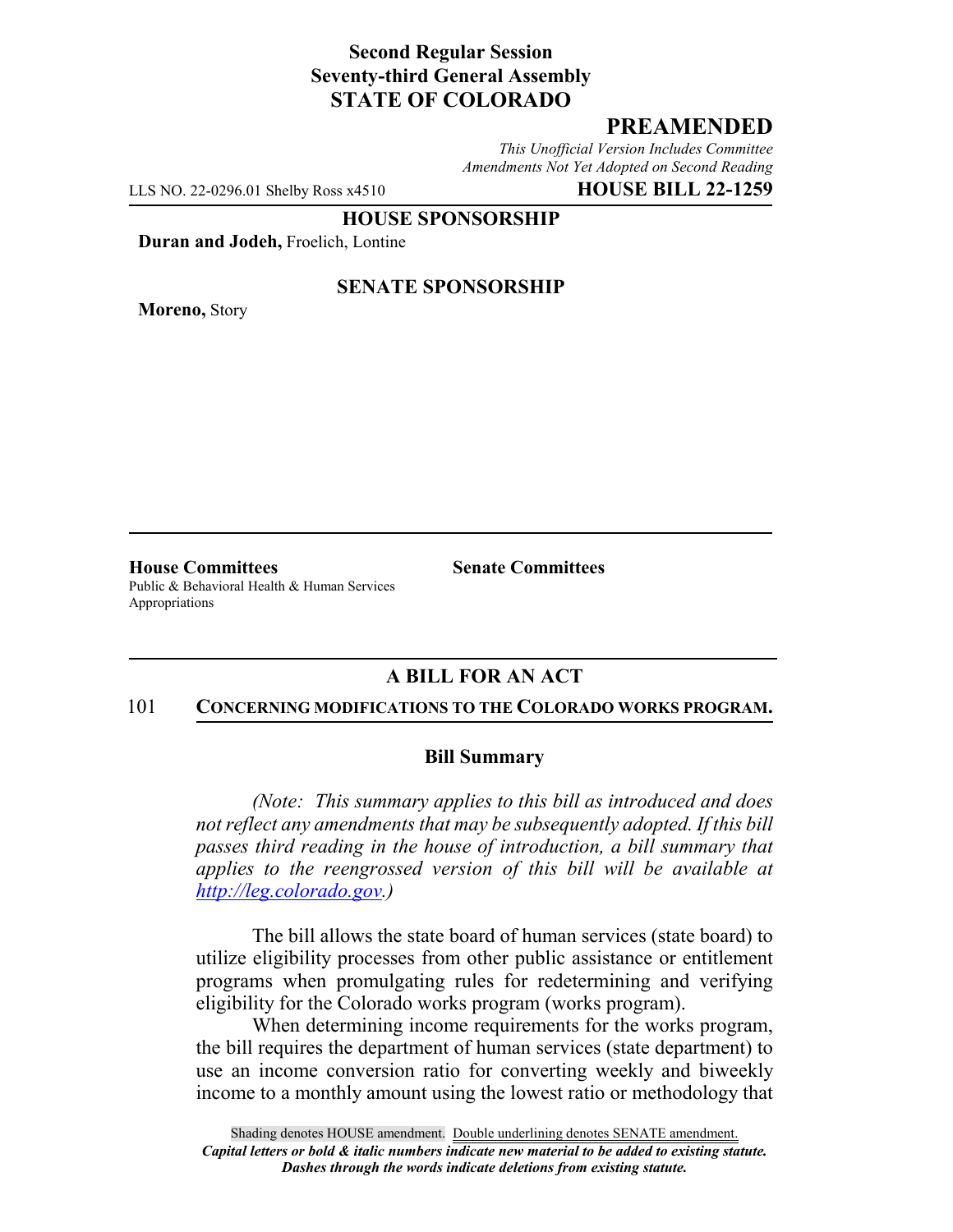results in the lowest monthly income amount allowable under federal law.

Current law prohibits a person convicted of a drug-related felony offense from being eligible for assistance under the works program unless the person is determined by a county department of human or social services to have taken action toward rehabilitation. The bill removes the ban on eligibility.

The bill requires the state board to promulgate rules establishing statewide standards and procedures that require counties to offer an extension:

- Beyond the 60-month lifetime maximum for all households that demonstrate good cause, which includes an applicant or participant who is a child-only case, the head of a single parent household and has a child under one year of age, experiencing hardship, or addressing family or medical needs; and
- ! From work requirements to all households that demonstrate good cause, which includes for an applicant or participant who is the head of a single-parent household and has a child under one year of age, experiencing hardship, or addressing family or medical needs.

The bill requires the state department to annually review and promulgate rules as necessary to update the standard of need to ensure the standard of need is equitable, promotes economic mobility and self-sufficiency, and reflects the current economic status of the state.

The bill requires the state department to disregard any earned income for at least the first 6 months an applicant or participant is employed while enrolled in the works program. The bill requires that the state department determine the amount of earned income that must be disregarded after the first 6 months and ensure a gradual step down of the amount of earned income disregarded and that the appropriate work supports are made available to the applicant or participant.

Current law requires the state department to ensure the amount of a basic cash assistance grant that an applicant or participant receives is equal to or exceeds 102% of the need standard for a participant in a similarly sized household on January 1, 2008. By the 2027-28 state fiscal year, and each state fiscal year thereafter, the bill requires the amount of the basic cash assistance grant to equal or exceed 50% of the federal poverty guidelines established by the federal department of health and human services for a similarly sized household for that fiscal year.

No later than January 1, 2023, the bill requires the state department to begin phasing in the increase in basic cash assistance that is equal to or exceeds 50% of the federal poverty guidelines.

The bill requires a county department to attempt to contact each participant using each method of communication provided by the participant in order to conduct exit and follow-up interviews upon case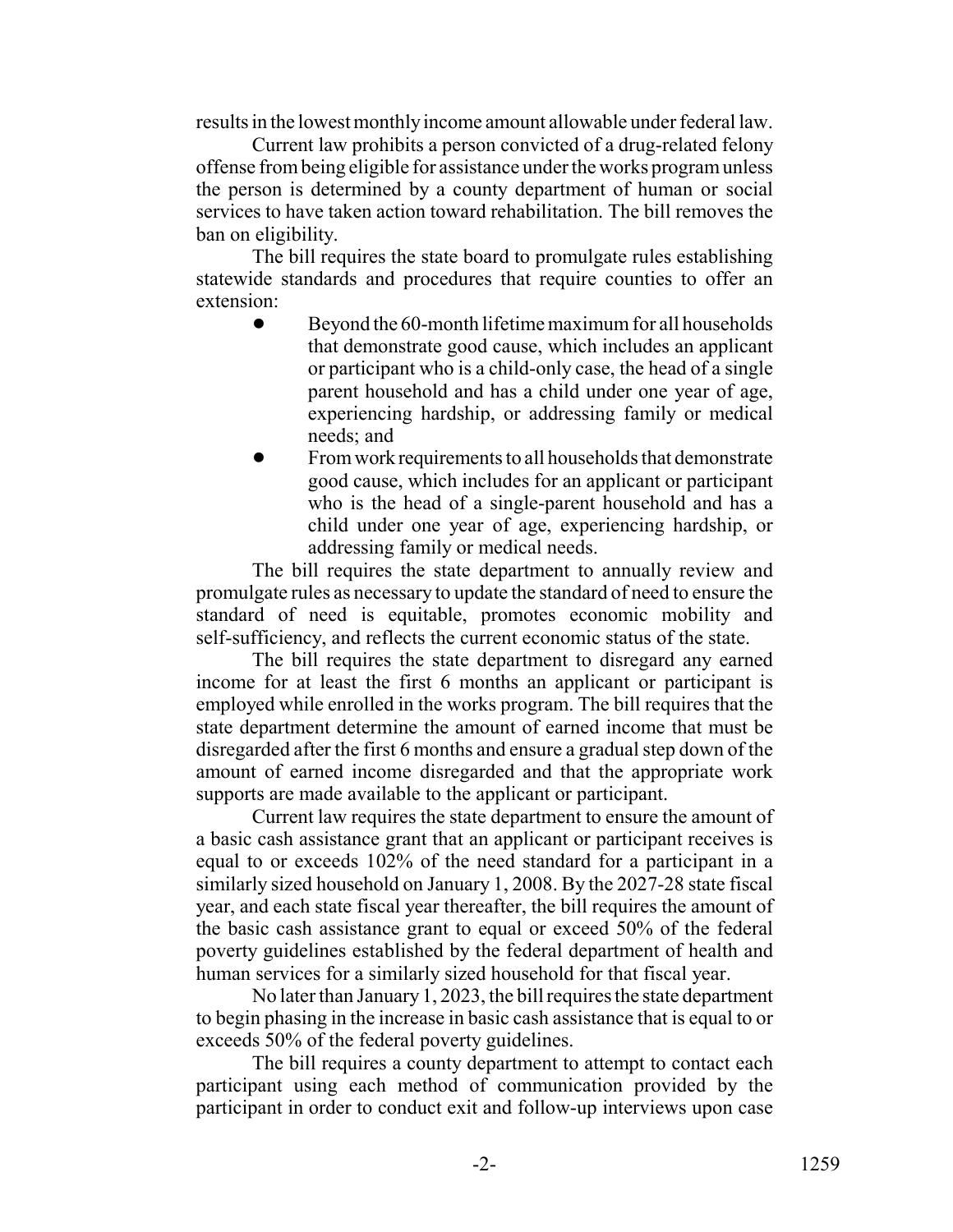closure. The bill expands the purpose of the exit and follow-up interviews to include evaluating the participant's experience with the works program, how well the program met the participant's needs and assisted the participant in meeting the participant's goals, and informing the state department of any changes to rules that are needed to improve the participant's experience.

The bill requires the state department to monitor impacts to counties' workload in the works program and consult with counties regarding additional need for money to administer the works program.

Beginning January 2023, and each January thereafter, the state department is required to submit a report to the general assembly on the effectiveness of the works program.

Current law requires the state board to promulgate rules that require a percentage reduction in the basic cash assistance grant upon the imposition of a sanction affecting the grant, with the percentage to be specified in the rules but not to be less than 25%. The bill requires the percentage not to exceed one dollar.

No later than September 30, 2022, the bill requires the state department to develop an outreach and engagement plan to promote access to the works program for eligible persons.

1 *Be it enacted by the General Assembly of the State of Colorado:*

2 **SECTION 1. Legislative declaration.** (1) The general assembly

3 finds and declares that:

4 (a) "Temporary Assistance for Needy Families" (TANF), known

 as the "Colorado Works Program" (works program), provides financial assistance and work supports to families living far below the federal poverty level. The works program should promote family safety, stability, and self-sufficiency by assisting with job preparation and supporting career goals and employment. As of fiscal year 2021-22, a parent with two children must make less than \$421 per month in income to qualify for a basic cash assistance grant under the works program. The COVID-19 pandemic brought unprecedented hardships and changes to both families and the works program. Even before the COVID-19 pandemic, families enrolled in the works program were facing the greatest barriers to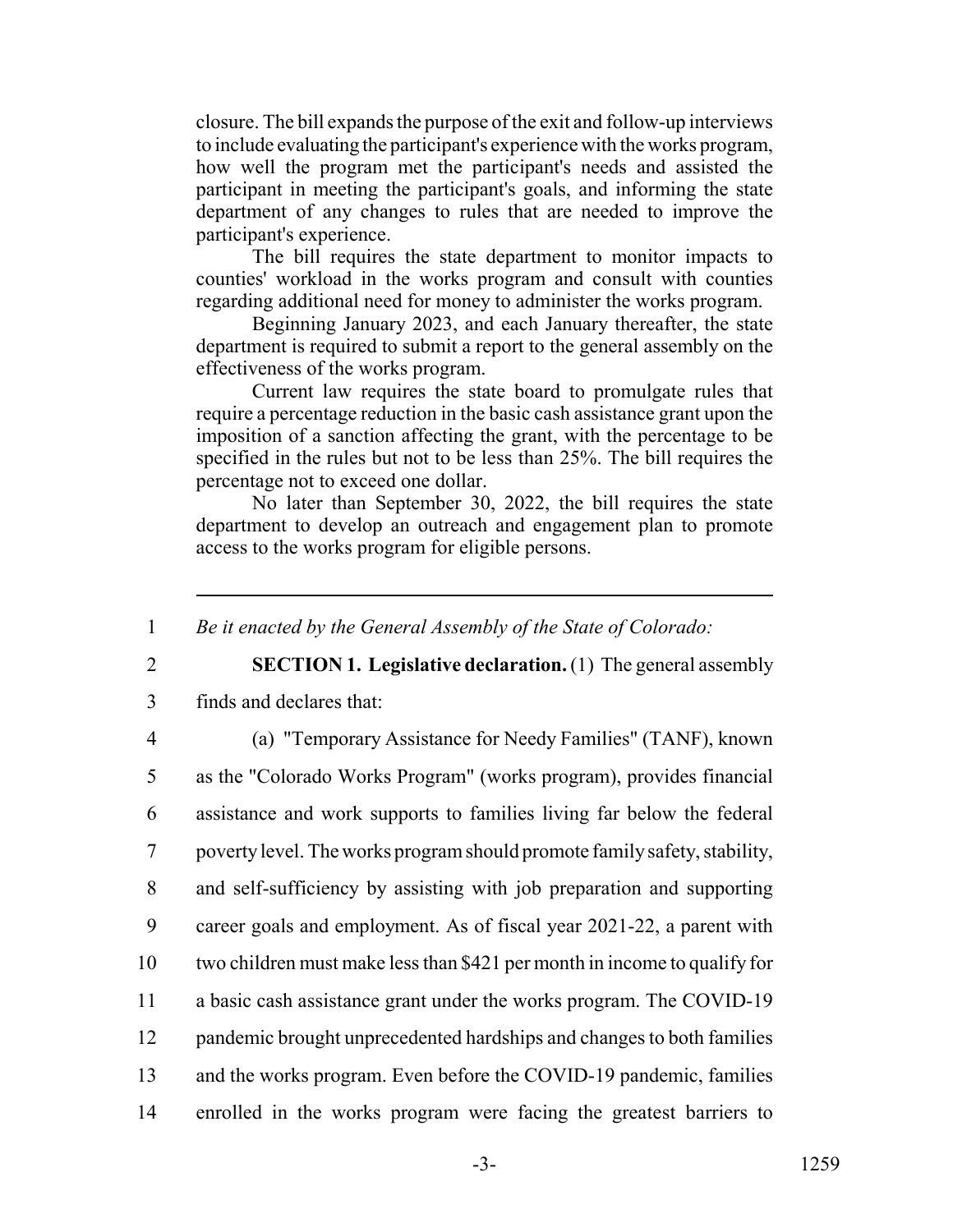financial security and well-being.

 (b) Families enrolled in the works program are eligible to receive cash assistance to help meet the family's ongoing basic needs, such as diapers, food, bus passes, and school supplies. Cash assistance payments were not adequate at the start of the works program in 1996 and since payments have not adjusted for inflation, cash assistance has eroded even further and failed to keep up with the cost of living in Colorado. In 1996, the amount of Colorado's cash assistance was 32.9% of the federal poverty level, but by 2021 it had fallen to 27.8% with the maximum amount of cash assistance for a parent with two children at \$508 per month.

 (c) Families can often face a "cliff effect" when the family receives more income through employment or a raise and then abruptly has its public assistance reduced or discontinued. Too often families are left without supports right when they begin to get their feet underneath them. Reducing the "cliff effect" will incentivize work, help parents stay employed, and create a smoother off-ramp toward employment, self-sufficiency, and economic security.

 (d) Families can be better supported in the works program by reducing punitive sanctions and overly burdensome work requirements. While sanctions and work requirements are required by the federal government, states have some discretion on how to administer those requirements. Colorado has made some strides in easing these requirements and can do more to be responsive to families' circumstances and needs. Sanctions, or financial penalties that are issued when a participant does not meet the work requirements of the works program, are disproportionately applied to certain families, including families of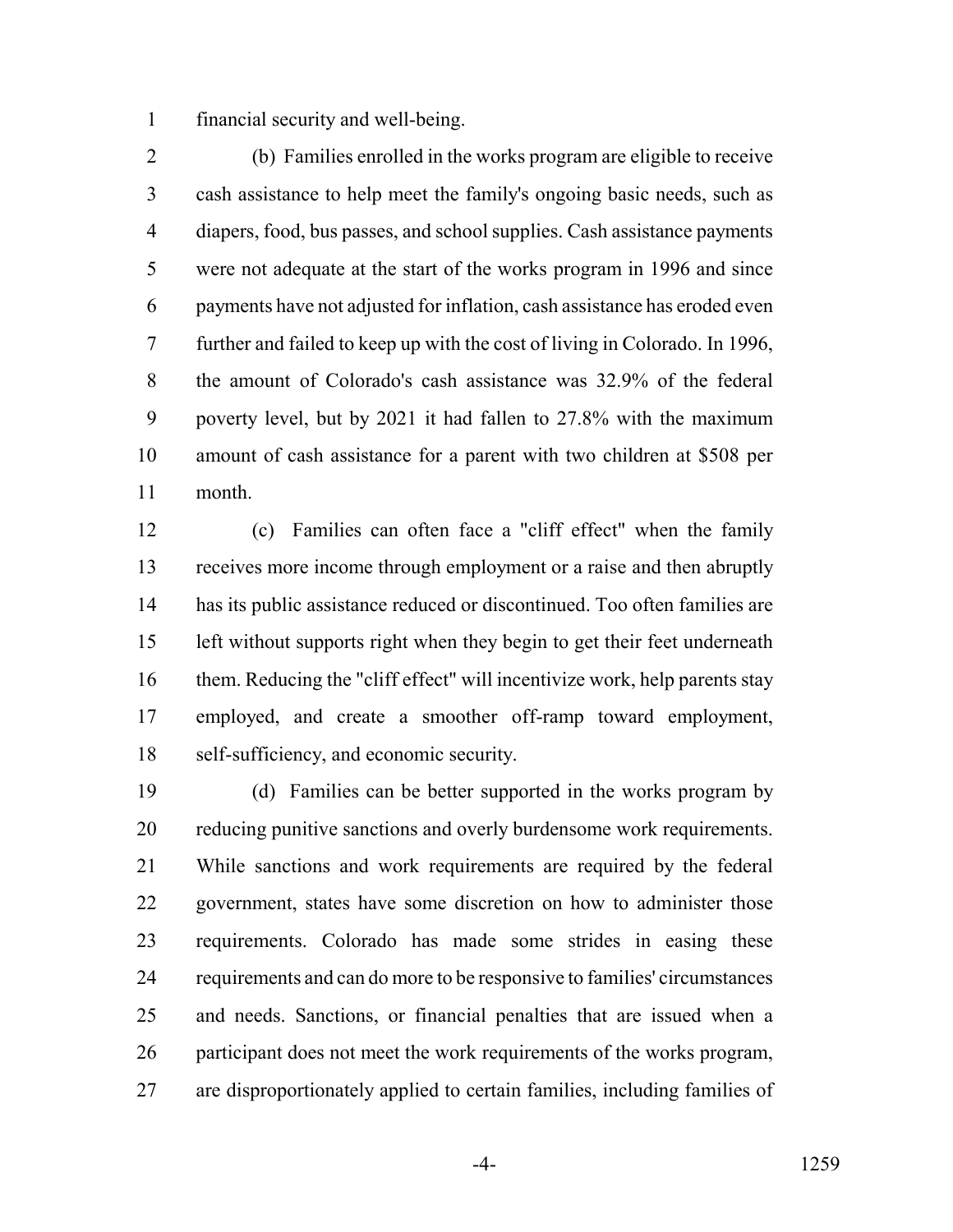color, do not achieve the intended outcome of connecting families to sustainable employment, and increase the administrative burden on case managers and counties. Moreover, families who receive sanctions face 4 the most significant barriers to employment and economic security, such as a child being hospitalized, domestic violence, lack of a vehicle, or less work experience.

 (e) Colorado receives federal TANF funds each year and the state is permitted to retain a certain amount of unexpended funds for future use in the event of an economic downturn or caseload growth. Colorado has two sets of TANF reserves: A state TANF long-term reserve and a TANF reserve in each county. Although there was severe economic downturn, including historic unemployment, during the COVID-19 pandemic, the amount of money in the reserves actually increased in Colorado. The beginning fiscal year 2021-22 balance of all county TANF reserves was 15 \$61.2 million and the balance in the state TANF long-term reserve, which has a mandatory floor of \$33 million, was \$76.2 million. In total, there was more than \$137 million in TANF reserves in Colorado at the end of the 2020-21 fiscal year.

 (f) To support the economic recovery from the COVID-19 pandemic, the department of human services may receive additional money to support subsidized training and employment. The money may be used to support current Colorado works participants and individuals who are eligible for short-term non-recurrent assistance and other assistance, as defined by the state board of human services, whose income does not exceed 200% of the federal poverty level.

 (2) Therefore, the general assembly declares that Colorado must prioritize strategies and investments to remove barriers to employment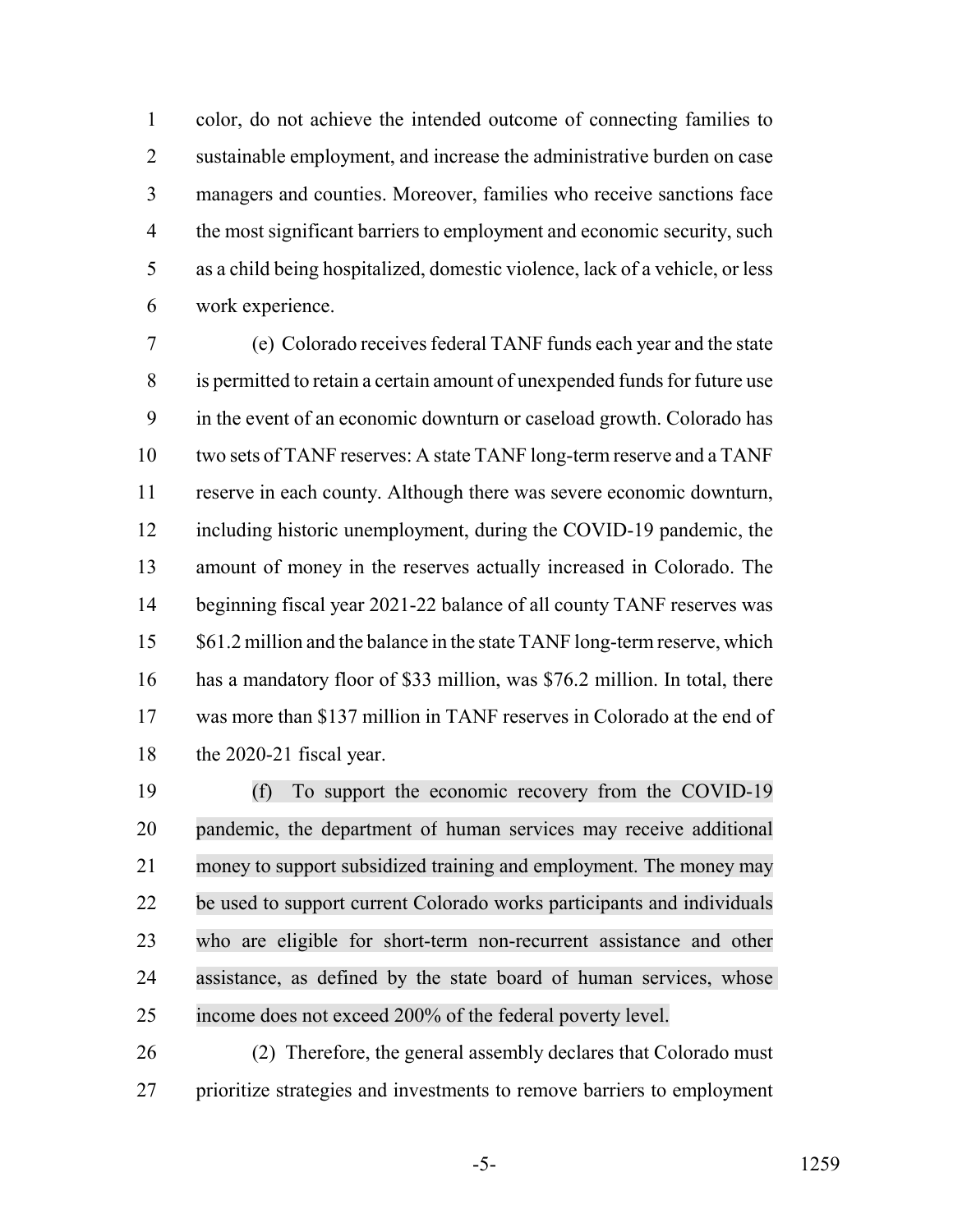and economic security for families and children experiencing extreme poverty in the state. Colorado should ensure a basic cash assistance amount sufficient enough to lift families out of extreme poverty and ensure that it keeps with the rising cost of living; make improvements in the way the works program serves families, including reducing the "cliff effect"; elevate family voices in the works program; and improve outreach and communication about the works program.

 (3) The general assembly further finds and declares that the increase in basic cash assistance grants and funding for subsidized employment established in this act are critical government services.

 **SECTION 2.** In Colorado Revised Statutes, 26-2-705, **amend** 12 (2)(a) and (2)(e) as follows:

 **26-2-705. Works program - purposes.** (2) The purposes of the works program are to:

 (a) Assist participants to terminate their dependence on government benefits TOWARD SELF-SUFFICIENCY, ECONOMIC MOBILITY, AND FAMILY SAFETY AND STABILITY by promoting job preparation, work, and marriage;

 (e) Develop strategies and policies that focus on SUPPORTING PARTICIPANTS IN THE PARTICIPANTS' EMPLOYMENT AND CAREER GOALS, REMOVING BARRIERS TO EMPLOYMENT FOR PARTICIPANTS, AND ensuring 22 that participants are in work activities as soon as possible so that the state 23 is able to meet or exceed work participation rates specified in the federal law; and

 **SECTION 3.** In Colorado Revised Statutes, 26-2-706, **amend** (3) 26 and (4); and **add** (2)(c) as follows:

**26-2-706. Target populations.** (2) (c) IN DETERMINING THE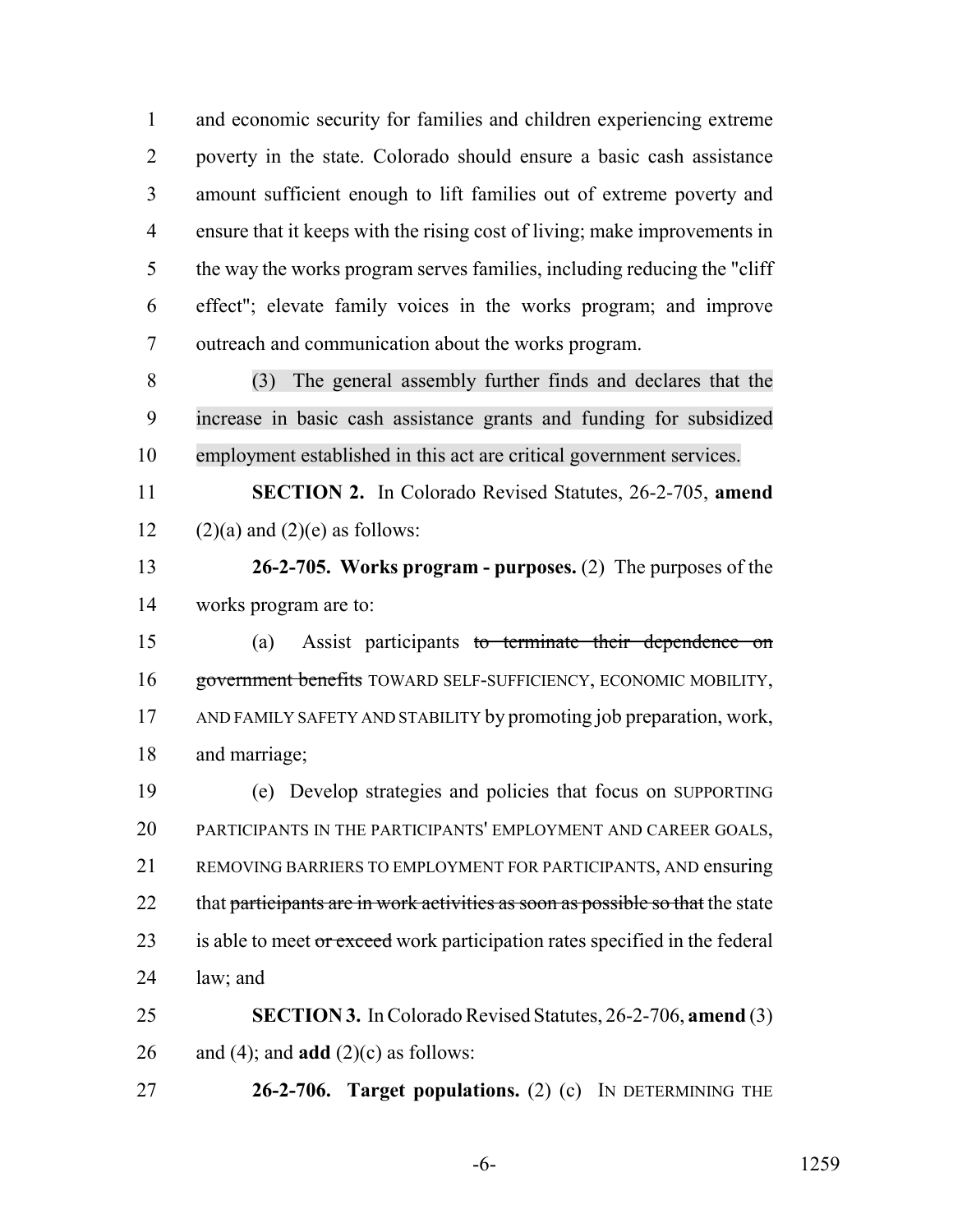INCOME REQUIREMENTS PURSUANT TO SUBSECTION (2)(a) OF THIS SECTION, THE STATE DEPARTMENT SHALL USE AN INCOME CONVERSION RATIO FOR CONVERTING WEEKLY AND BIWEEKLY INCOME TO A MONTHLY AMOUNT USING THE LOWEST RATIO OR METHODOLOGY THAT RESULTS IN THE LOWEST MONTHLY INCOME AMOUNT ALLOWABLE UNDER FEDERAL LAW.

 (3) A person convicted of a drug-related felony offense under the laws of this state, any other state, or the federal government on or after 9 June 3, 1997, shall not be IS eligible for assistance under the works 10 program. unless such person is determined by the county department to have taken action toward rehabilitation such as, but not limited to, 12 participation in a drug treatment program.

 (4) The state board shall promulgate rules to simplify the requirements relating to determination and verification of eligibility criteria. ELIGIBILITY PROCESSES FROM OTHER PUBLIC ASSISTANCE OR ENTITLEMENT PROGRAMS MAY BE USED WHEN REDETERMINING AND VERIFYING ELIGIBILITY.WHEN POSSIBLE, THE STATE BOARD IS STRONGLY ENCOURAGED TO ALIGN REDETERMINATION AND VERIFICATION TIMELINES WITH OTHER PUBLIC ASSISTANCE OR ENTITLEMENT PROGRAMS. Nothing in 20 this subsection (4) shall authorize AUTHORIZES the state board to amend or delete eligibility criteria for participation in the works program that the 22 board is not otherwise authorized to amend or delete.

 **SECTION 4.** In Colorado Revised Statutes, 26-2-706.5, **add** (4) as follows:

 **26-2-706.5. Restrictions on length of participation - rules.** 26 (4) THE STATE BOARD SHALL PROMULGATE RULES:

(a) ESTABLISHING STATEWIDE STANDARDS AND PROCEDURES THAT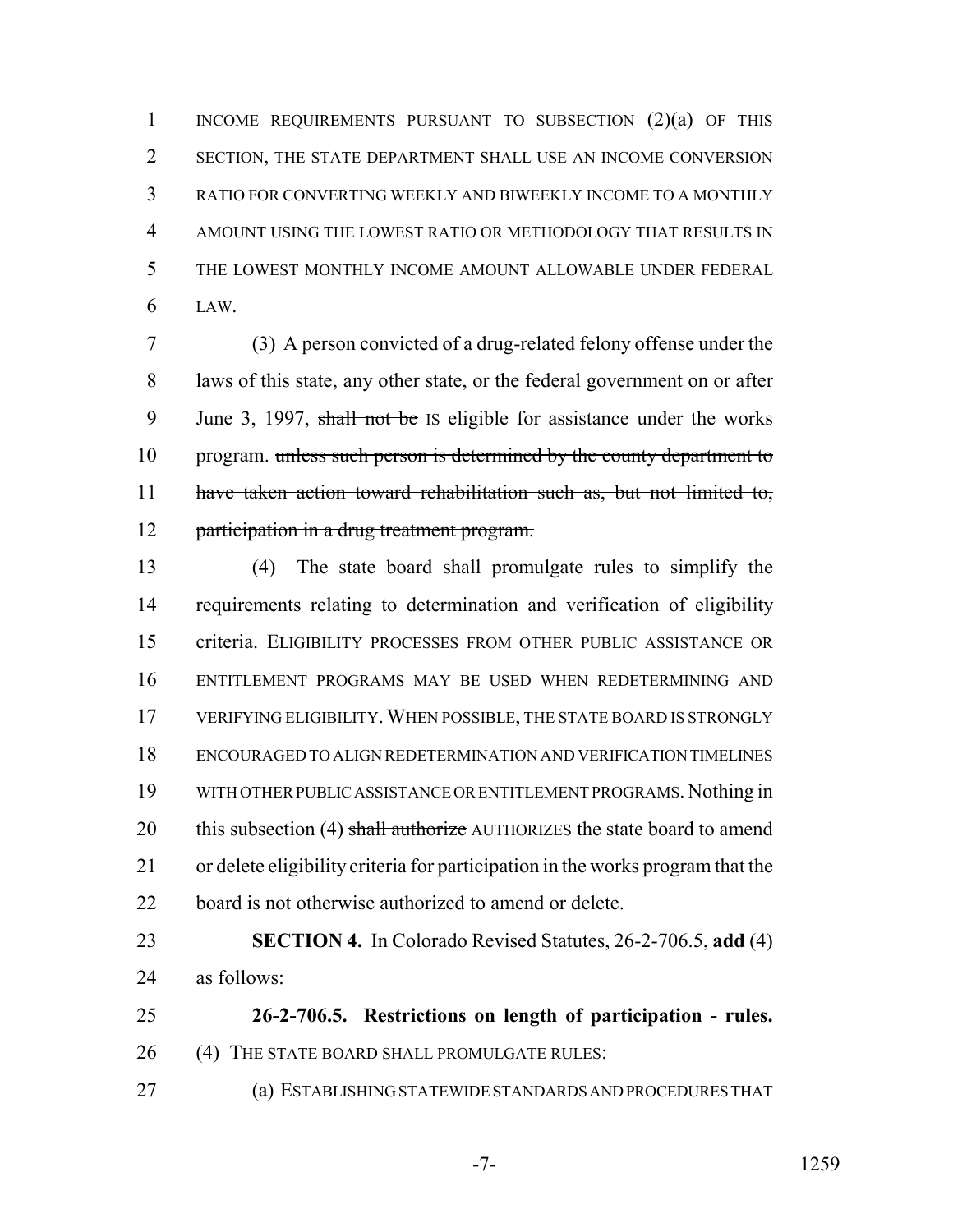REQUIRE COUNTIES TO OFFER EXTENSIONS BEYOND THE SIXTY-MONTH LIFETIME MAXIMUM FOR ALL HOUSEHOLDS THAT DEMONSTRATE GOOD CAUSE, WHICH INCLUDES, BUT IS NOT LIMITED TO, AN APPLICANT OR PARTICIPANT WHO IS: (I) A CHILD-ONLY CASE; (II) THE HEAD OF A SINGLE PARENT HOUSEHOLD UNIT AND HAS A CHILD UNDER ONE YEAR OF AGE; OR (III) EXPERIENCING HARDSHIP, AS DEFINED IN RULES PROMULGATED BY THE STATE BOARD; AND (b) TO ADDRESS HOW THE STATE WILL MONITOR EXTENSIONS IN 12 RELATION TO REQUIREMENTS UNDER THE FEDERAL LAW. **SECTION 5.** In Colorado Revised Statutes, 26-2-708, **add** (5.3) as follows: **26-2-708. Assistance - assessment - individual responsibility contract - waivers for domestic violence - rules.** (5.3) (a) THE STATE BOARD SHALL PROMULGATE RULES: (I) ESTABLISHING STATEWIDE STANDARDS AND PROCEDURES THAT REQUIRE COUNTIES TO INFORM AND NOT PENALIZE ANY APPLICANT OR HOUSEHOLD THAT DEMONSTRATES GOOD CAUSE FOR AN EXEMPTION FROM WORK REQUIREMENTS, WHICH INCLUDES, BUT IS NOT LIMITED TO, AN 22 APPLICANT OR PARTICIPANT WHO IS: 23 (A) THE HEAD OF A SINGLE-PARENT HOUSEHOLD UNIT AND HAS A 24 CHILD UNDER ONE YEAR OF AGE; OR (B) EXPERIENCING HARDSHIP, AS DEFINED IN RULES PROMULGATED 26 BY THE STATE BOARD; AND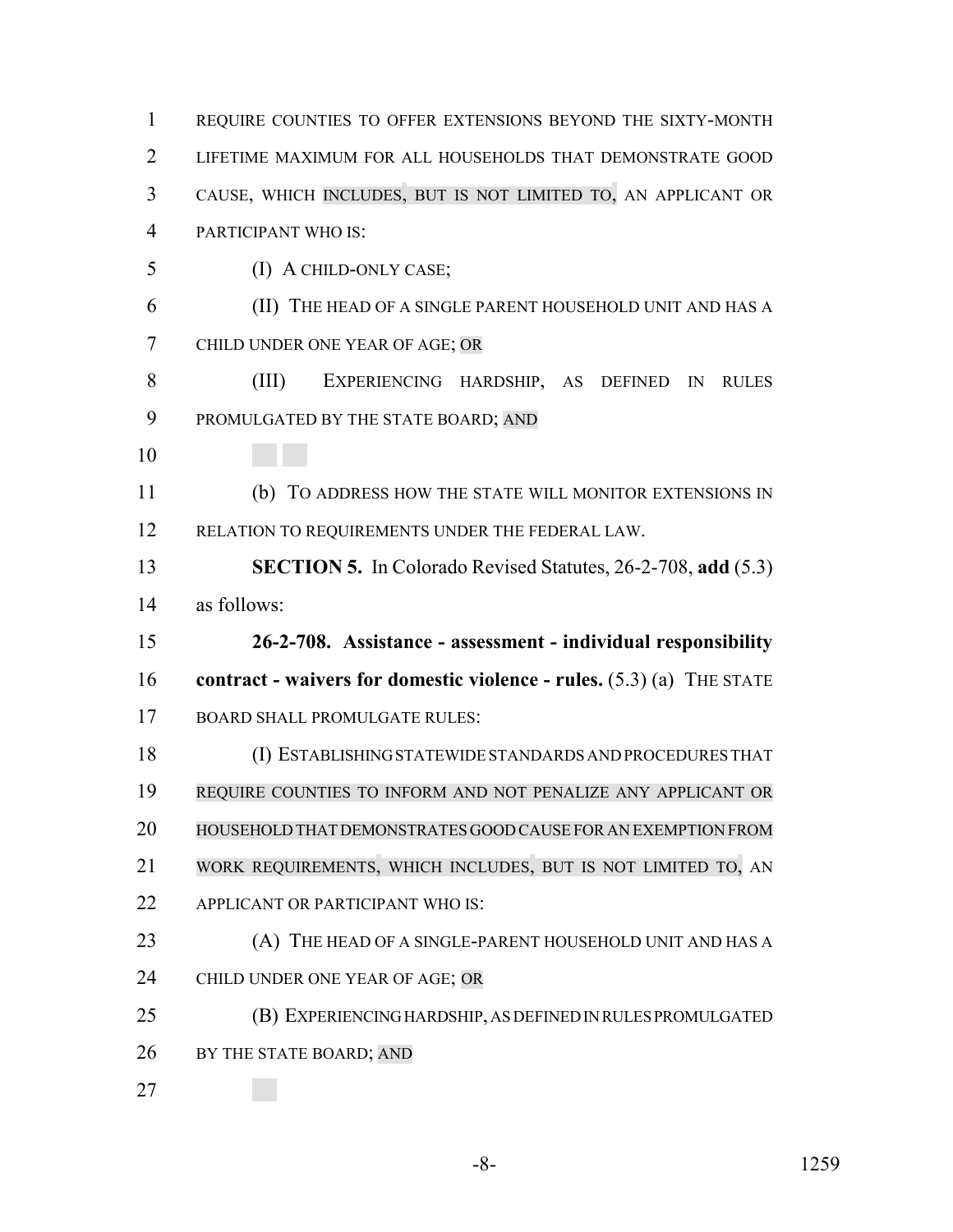(II) ENSURING EQUAL ACCESS TO TANF SERVICES FOR THOSE EXEMPTED WHO WISH TO PARTICIPATE ON A VOLUNTARY BASIS.

 (b) WHEN PROMULGATING RULES PURSUANT TO THIS SUBSECTION (5.3), THE STATE BOARD SHALL CONSIDER COMPLIANCE WITH THE FEDERAL LAW IN RELATION TO THE CALCULATION OF THE STATE'S WORK PARTICIPATION RATES SPECIFIED IN THE FEDERAL LAW.

 **SECTION 6.** In Colorado Revised Statutes, 26-2-709, **amend** 8 (1)(a) introductory portion,  $(1)(a)(III)$ ,  $(1)(b)$ , and  $(1.3)$  as follows:

 **26-2-709. Benefits - cash assistance - programs - rules - repeal.** (1) **Standard of need - basic cash assistance grant.** (a) The state department shall promulgate rules determining the standard of need for eligibility for a basic cash assistance grant, whether an applicant or 13 participant meets the standard of need, and the amount of the basic cash 14 assistance grant. THE STATE DEPARTMENT SHALL ANNUALLY REVIEW AND PROMULGATE RULES AS NECESSARY TO UPDATE THE STANDARD OF NEED TO ENSURE THE STANDARD OF NEED IS EQUITABLE, PROMOTES ECONOMIC MOBILITY AND SELF-SUFFICIENCY, AND REFLECTS THE CURRENT ECONOMIC SITUATIONS IN THE STATE. In addition to any other rules necessary for the implementation of this part 7, the state department's rules shall:

 (III) Establish the calculation for determining the amount of an eligible applicant's or participant's basic cash assistance grant, which 22 calculation shall MUST include an earned income disregard which shall be THAT IS applied to the gross countable earned income of an applicant or participant who is employed AND A GRADUAL STEP DOWN OF THE AMOUNT OF INCOME DISREGARDED FOLLOWING THE INITIAL EARNED INCOME 26 DISREGARD. The INITIAL earned income disregard shall AND GRADUAL STEP DOWN MUST promote work and self-sufficiency, BE RESPONSIVE TO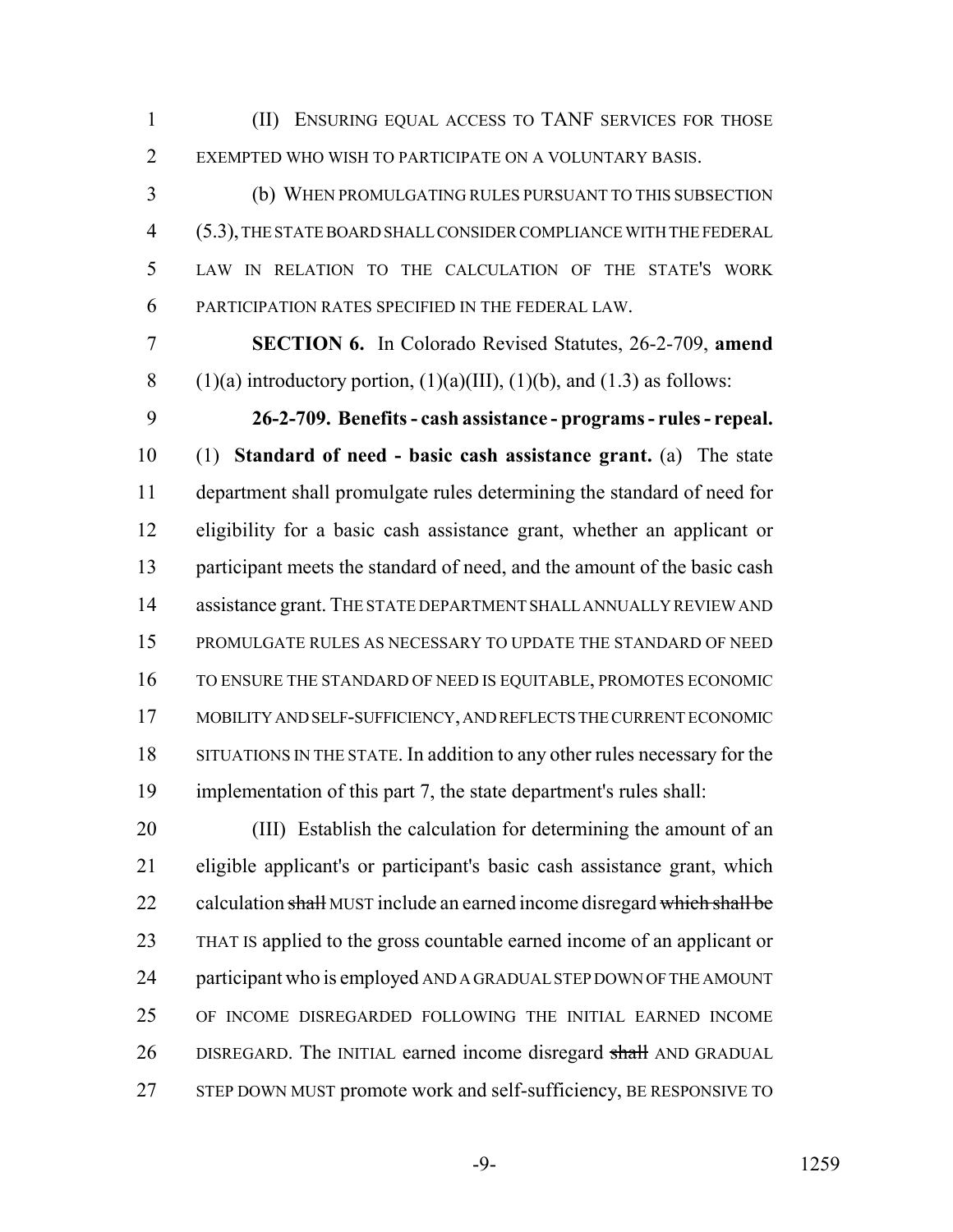FAMILY CIRCUMSTANCES AND NEED, and shall benefit the applicant or participant by reducing the unintended economic consequences of becoming employed. The rules promulgated by the state department 4 pursuant to this subparagraph  $(HH)$  shall SUBSECTION  $(1)(a)(III)$  MUST not establish an earned income disregard that results in an applicant or 6 participant having fewer financial resources available to him or her THE APPLICANT OR PARTICIPANT than a similarly situated applicant or participant would have had under the earned income disregard pursuant to section 26-2-709 as it existed on July 1, 2009; and

 (b) (I) In establishing the calculation for determining the amount of an eligible applicant's or participant's basic cash assistance grant, the state department shall ensure that the amount of the basic cash assistance 13 grant that a participant or applicant receives FOR THE STATE FISCAL 14 YEAR COMMENCING JULY 1, 2022, is equal to or exceeds one hundred two percent of the need standard for a participant in a similarly sized household on January 1, 2008. The state department is encouraged to 17 establish a calculation for determining the amount of a basic cash assistance grant that results in a basic cash assistance grant that is equal 19 to or exceeds one hundred twelve percent of the need standard for a 20 participant in a similarly sized household on January 1, 2008, ONE 21 HUNDRED PERCENT OF THE AMOUNT OF BASIC CASH ASSISTANCE IN 2021, PLUS TWENTY PERCENT. FOR THE STATE FISCAL YEAR COMMENCING JULY 23 1, 2023, AND EACH STATE FISCAL YEAR THEREAFTER, THE AMOUNT OF BASIC CASH ASSISTANCE MUST BE EQUAL TO OR EXCEED THE AMOUNT OF BASIC CASH ASSISTANCE FOR THE PREVIOUS STATE FISCAL YEAR PLUS A TWO PERCENT COST OF LIVING ADJUSTMENT OR A COST OF LIVING ADJUSTMENT THAT IS EQUAL TO THE AVERAGE OF THE FEDERAL SOCIAL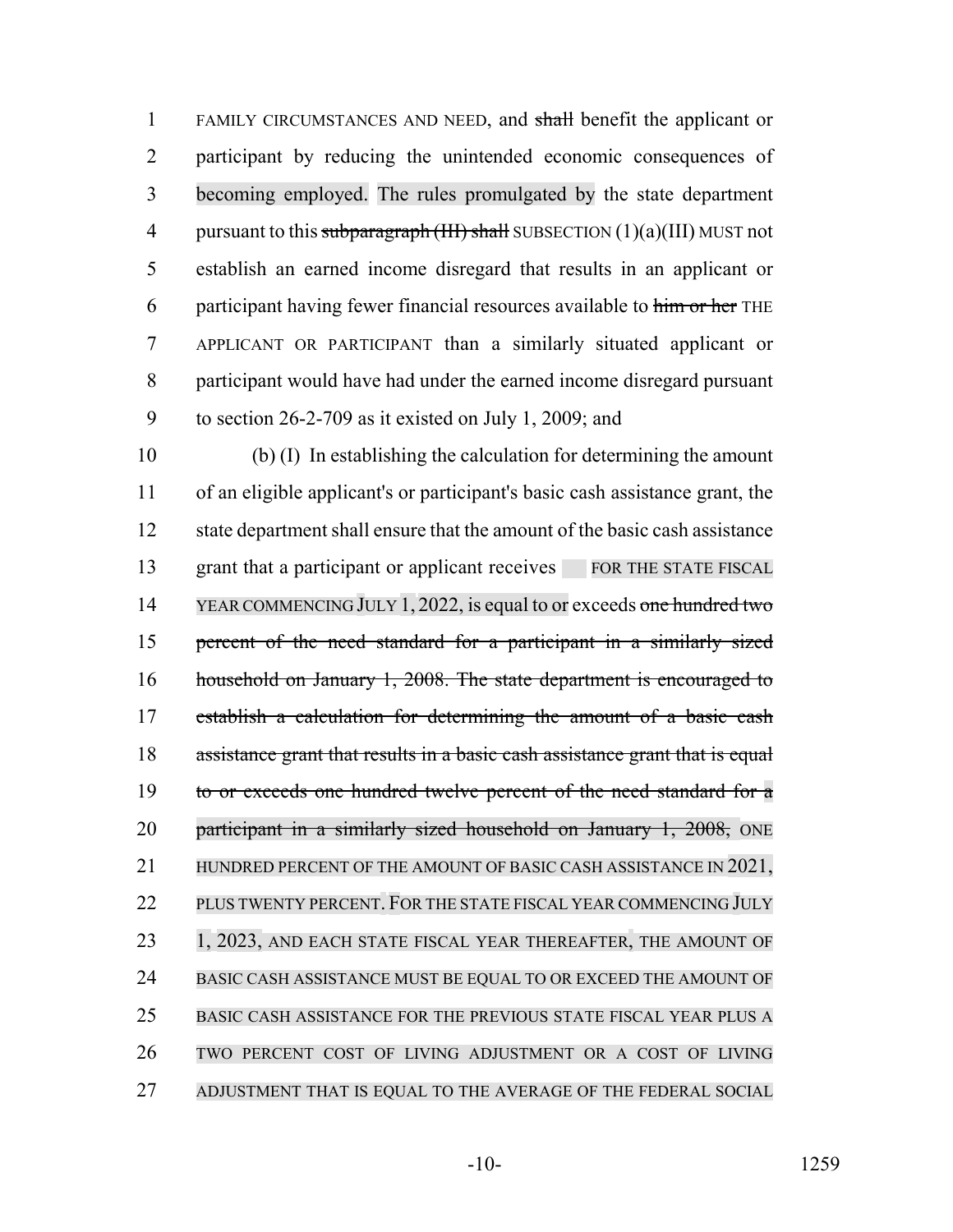SECURITY ADMINISTRATION'S COST OF LIVING ADJUSTMENT FOR THAT FISCAL YEAR PLUS THE PREVIOUS TWO FISCAL YEARS, WHICHEVER IS GREATER.

 (II) (A) ON JULY 1,2022,THE STATE TREASURERSHALLTRANSFER EIGHTEEN MILLION DOLLARS FROM THE ECONOMICRECOVERY AND RELIEF CASH FUND, CREATED IN SECTION 24-75-228, TO THE COLORADO LONG-TERM WORKS RESERVE TO COVER ANY INCREASE IN BASIC CASH ASSISTANCE ABOVE THE AMOUNT OF BASIC CASH ASSISTANCE IN STATE FISCAL YEAR 2021-22.

 (B) THE MONEY TRANSFERRED PURSUANT TO SUBSECTION  $(1)(b)(II)(A)$  of this section must be expended no later than DECEMBER 30, 2026.

 (C) THIS SUBSECTION (1)(b)(II) IS REPEALED, EFFECTIVE JULY 1, 2027.

 (III) (A) BEGINNING STATE FISCAL YEAR 2023-24, AND EACH STATE FISCAL YEAR THEREAFTER,THE STATE DEPARTMENT SHALLEXPEND MONEY IN EQUAL AMOUNTS FROM THE STATE GENERAL FUND, THE UNCLAIMED PROPERTY TRUST FUND CREATED IN SECTION 38-13-801, AND AVAILABLE TANF FUNDS, WHICH MUST INCLUDE FUNDS IN THE COLORADO LONG-TERM WORKS RESERVE AND THE TOTALSTATEWIDE COUNTY TANF RESERVE TO COVER ANY INCREASE IN BASICCASH ASSISTANCE ABOVE THE 22 AMOUNT OF BASIC CASH ASSISTANCE IN STATE FISCAL YEAR 2021-22. THE STATE DEPARTMENT AND COUNTIES SHALL IDENTIFY AN EQUITABLE 24 PORTION OF THE COLORADO LONG-TERM WORKS RESERVE AND TOTAL STATEWIDE COUNTY TANF RESERVE FOR THE IMPLEMENTATION OF THIS 26 SUBSECTION  $(1)(b)(III)(A)$ .

(B) IF THE TOTAL STATEWIDE COUNTY TANF RESERVE FALLS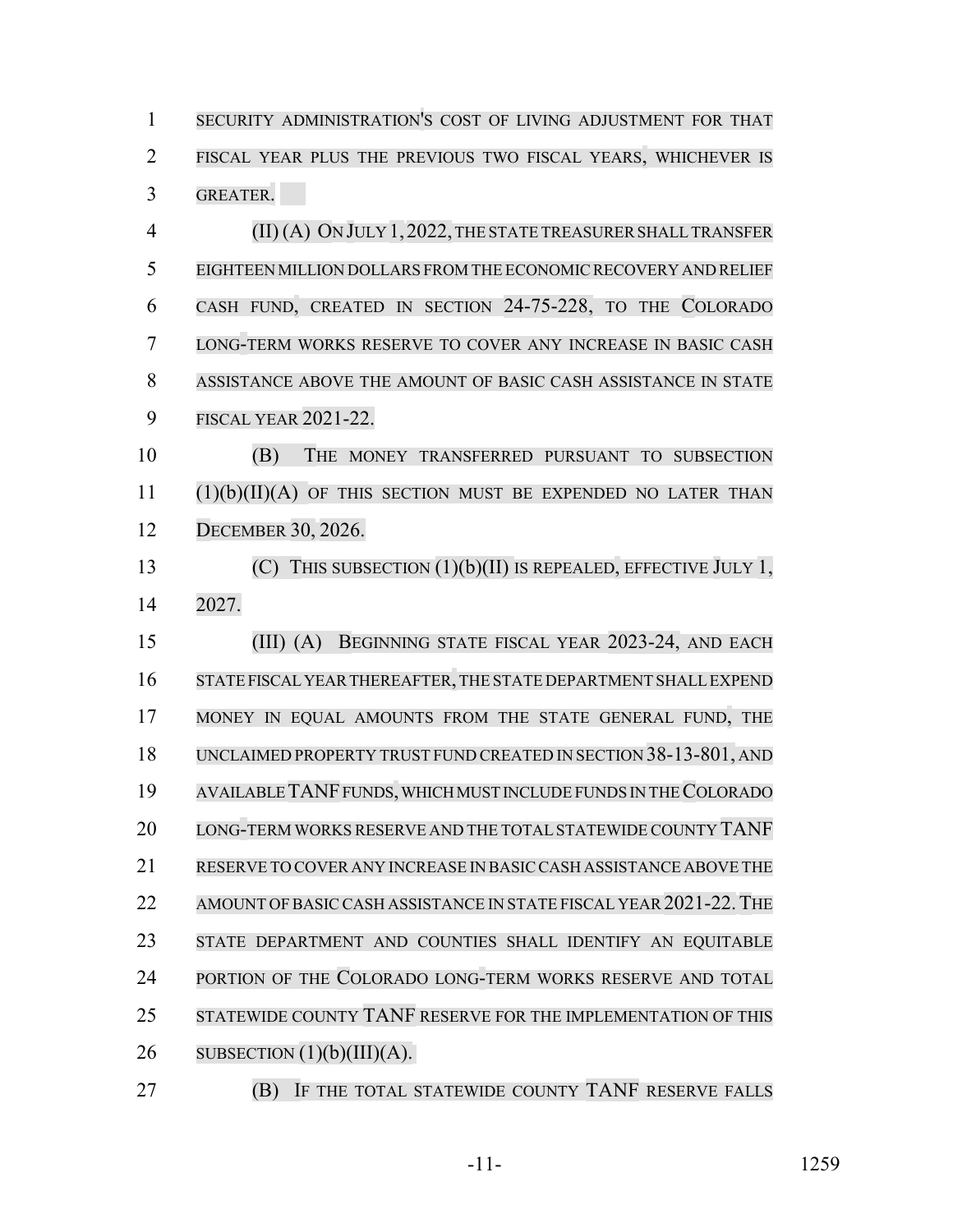1 BELOW FIFTEEN PERCENT OF THE COUNTY BLOCK GRANT AMOUNT, THE GENERAL ASSEMBLY SHALL APPROPRIATE MONEY FROM THE COLORADO LONG-TERM WORKS RESERVE TO THE COUNTY BLOCK GRANT UNTIL THE BALANCE OF THE TOTAL STATEWIDE COUNTY TANF RESERVE EXCEEDS FIFTEEN PERCENT OF THE COUNTY BLOCK GRANT AMOUNT OR UNTIL THE COLORADO LONG-TERM WORKS RESERVE FALLS BELOW TWENTY-FIVE PERCENT OF THE STATE BLOCK GRANT AMOUNT.

8 (C) IF THE COLORADO LONG-TERM WORKS RESERVE FALLS BELOW TWENTY-FIVE PERCENT OF THE STATE BLOCK GRANT AMOUNT AND THE TOTAL STATEWIDE COUNTY TANF RESERVE EXCEEDS FIFTEEN PERCENT OF THE COUNTY BLOCK GRANT AMOUNT, THE COUNTIES SHALL FUND THE TANF PROGRAM FROM AVAILABLE TANF FUNDS UNTIL THE TOTAL STATEWIDE COUNTY TANF RESERVE FALLS BELOW FIFTEEN PERCENT OF THE COUNTY BLOCK GRANT AMOUNT. COUNTIES ARE ONLY REQUIRED TO SPEND AVAILABLE TANF MONEY, INCLUDING COUNTY TANF RESERVES AND THE MAINTENANCE OF EFFORT, FOR THE COLORADO WORKS PROGRAM.

 (IV) BEGINNING JANUARY 2023, AND EACH JANUARY THEREAFTER, THE JOINT BUDGET COMMITTEE SHALL AT LEAST ANNUALLY REVIEW THE BALANCE OF THE COLORADO LONG-TERM WORKS RESERVE AND THE TOTAL STATEWIDE COUNTY TANF RESERVE, AND, IF THE JOINT 22 BUDGET COMMITTEE DETERMINES THAT THE BALANCE OF THE COLORADO LONG-TERM WORKS RESERVE WILL FALL BELOW TWENTY-FIVE PERCENT OF 24 THE STATE BLOCK GRANT AMOUNT AND THE BALANCE OF THE TOTAL STATEWIDE COUNTY TANF RESERVE WILL FALLBELOW FIFTEEN PERCENT OF THE COUNTY BLOCK GRANT AMOUNT IN THE CURRENT OR NEXT STATE FISCALYEAR,THE GENERALASSEMBLY SHALLAPPROPRIATE MONEY FROM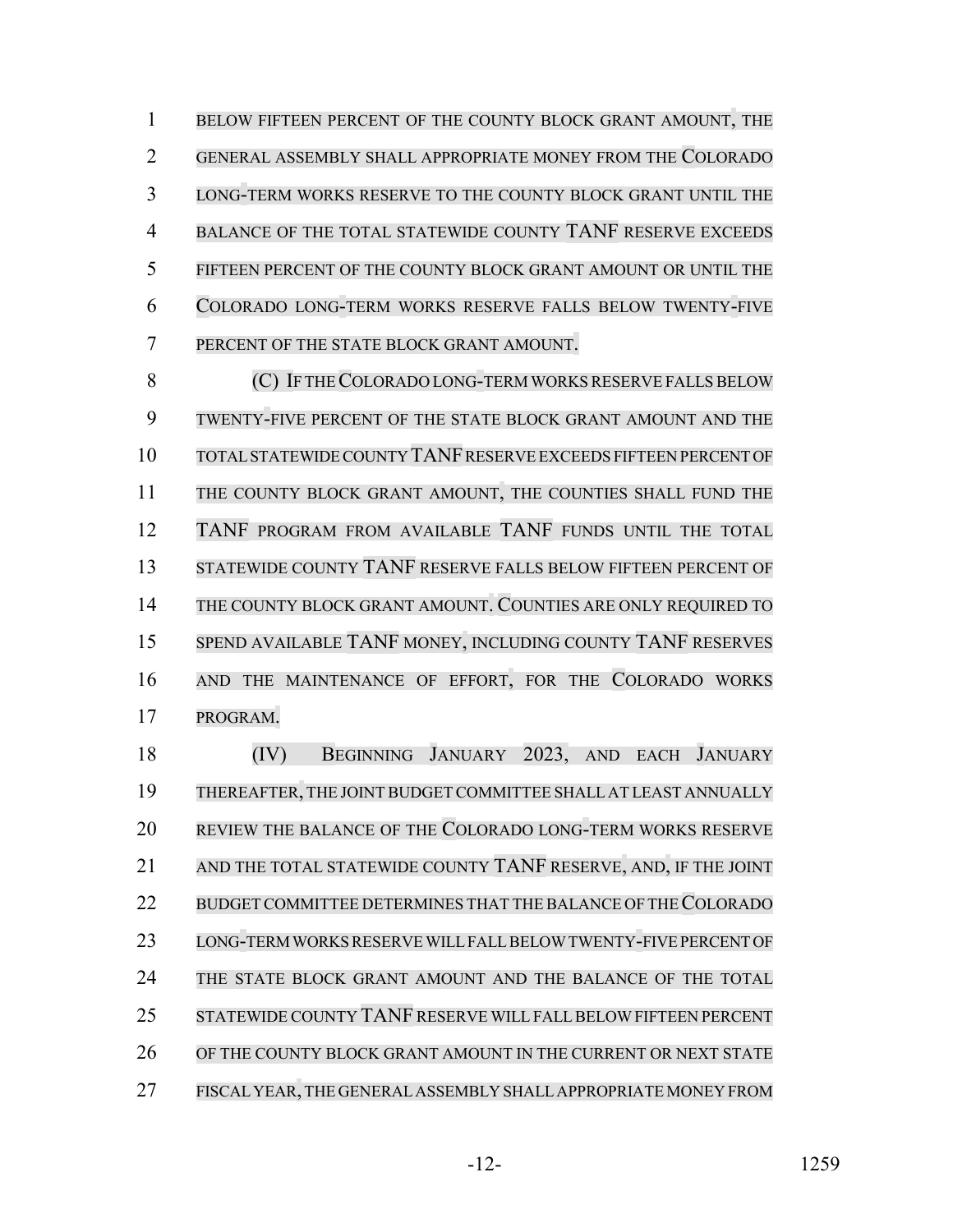THE STATE GENERAL FUND OR THE UNCLAIMED PROPERTY TRUST FUND TO COVER ANY INCREASE IN BASIC CASH ASSISTANCE ABOVE THE AMOUNT OF BASIC CASH ASSISTANCE IN STATE FISCAL YEAR 2021-22 UNTIL THE BALANCE OF THE COLORADO LONG-TERM WORKS RESERVE EXCEEDS TWENTY-FIVE PERCENT OF THE STATE BLOCK GRANT AMOUNT AND THE TOTAL STATEWIDE COUNTY TANF RESERVE EXCEEDS FIFTEEN PERCENT OF THE COUNTY BLOCK GRANT AMOUNT.

8 (V) THE STATE DEPARTMENT AND A COUNTY DEPARTMENT THAT RECEIVES MONEY FROM THE STATE DEPARTMENT PURSUANT TO THIS SECTION SHALL COMPLY WITH THE COMPLIANCE, REPORTING, RECORD-KEEPING, AND PROGRAM EVALUATION REQUIREMENTS ESTABLISHED BY THE OFFICE OF STATE PLANNING AND BUDGETING AND 13 THE STATE CONTROLLER IN ACCORDANCE WITH SECTION 24-75-226 (5).

 (1.3) **Redetermination of eligibility for persons receiving cash assistance.** The STATE BOARD SHALL PROMULGATE RULES THAT REQUIRE 16 county department shall DEPARTMENTS TO perform an annual A redetermination of eligibility for all assistance units receiving cash assistance. ELIGIBILITY PROCESSES FROM OTHER PUBLIC ASSISTANCE OR ENTITLEMENT PROGRAMS MAY BE USED WHEN REDETERMINING ELIGIBILITY. WHEN POSSIBLE, THE STATE BOARD IS STRONGLY ENCOURAGED TO ALIGN REDETERMINATION TIMELINES WITH OTHER 22 PUBLIC ASSISTANCE OR ENTITLEMENT PROGRAMS.

 **SECTION 7.** In Colorado Revised Statutes, **amend** 26-2-709.5 as follows:

 **26-2-709.5. Exit interviews and follow-up interviews of participants.** (1) In order to follow the legislative intent declared in 27 section 26-2-702 (1)(a), a county department is strongly encouraged to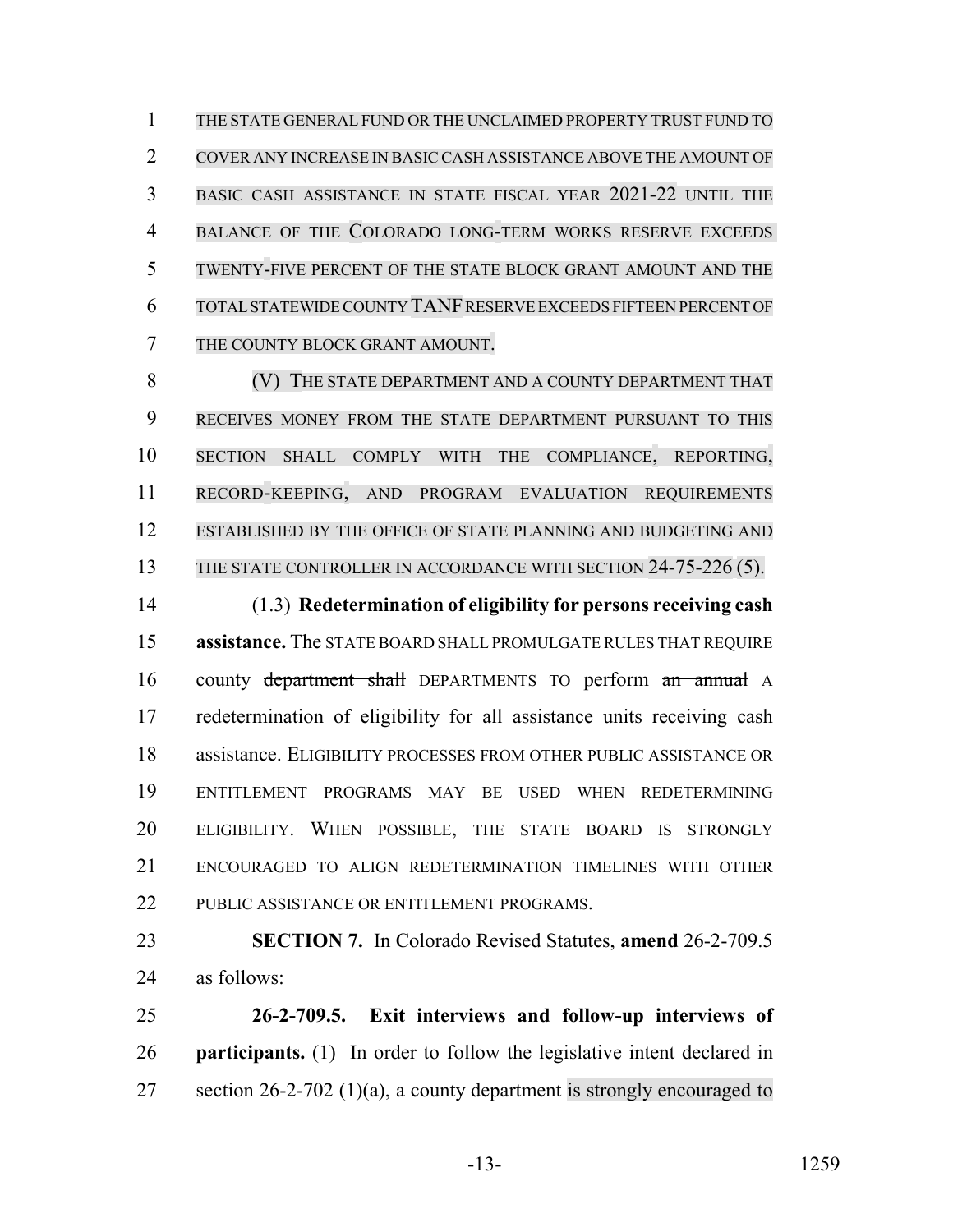CONTACT EACH PARTICIPANT USING EACH METHOD OF COMMUNICATION PROVIDED BY THE PARTICIPANT IN ORDER TO conduct exit and follow-up 3 interviews upon case closure, either in person or by telephone, with all 4 participants of the Colorado works program, including participants who are or have been receiving short-term assistance payments pursuant to section 26-2-706.6. The interviews shall be CONDUCTED IN ACCORDANCE WITH STATE DEPARTMENT GUIDANCE for the purpose of:

 (a) EVALUATING THE PARTICIPANT'S EXPERIENCE WITH THE WORKS PROGRAM;

 (b) EVALUATING HOW WELL THE WORKS PROGRAM MET THE PARTICIPANT'S NEEDS AND ASSISTED THE PARTICIPANT IN MEETING THE PARTICIPANT'S GOALS;

 (c) INFORMING THE STATE DEPARTMENT OF ANY CHANGES TO RULES THAT ARE NEEDED TO IMPROVE THE PARTICIPANT'S EXPERIENCE; AND

 (d) Providing information to the participant and offering assistance with applications for or continuance of assistance under medicaid, food stamps, the Colorado child care assistance program, the earned income tax credit, or other programs such as welfare-to-work or other county benefits or services.

21 (2) Repealed. IF THE STATE DEPARTMENT, IN CONSULTATION WITH COUNTIES, IDENTIFIES ADDITIONAL NEED FOR FUNDING TO ADMINISTER THE WORKS PROGRAM, THE STATE DEPARTMENT IS STRONGLY ENCOURAGED TO REQUEST STATE GENERAL FUND MONEY OR, IF THE BALANCE OF THE STATE TANF RESERVE IS GREATER THAN THE 26 MANDATORY FLOOR, APPROPRIATE ADDITIONAL STATE TANF MONEY TO FUND COUNTIES' ADMINISTRATION OF THE WORKS PROGRAM.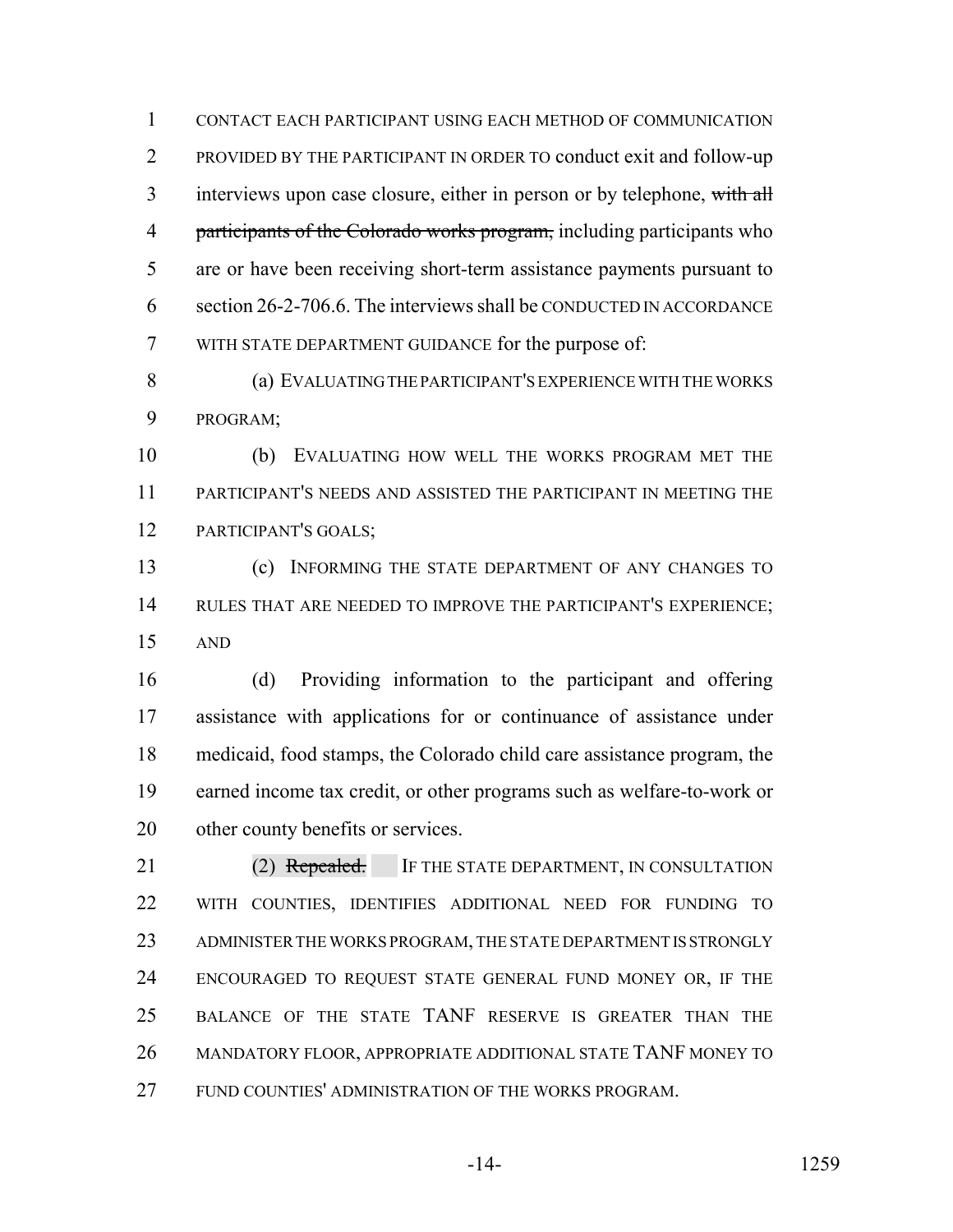(3) BEGINNING JANUARY 2023, AND EACH JANUARY THEREAFTER, THE STATE DEPARTMENT SHALL SUBMIT A REPORT TO THE HOUSE OF REPRESENTATIVES PUBLIC AND BEHAVIORAL HEALTH AND HUMAN SERVICES COMMITTEE AND THE SENATE HEALTH AND HUMAN SERVICES COMMITTEE, OR THEIR SUCCESSOR COMMITTEES, AS PART OF ITS "STATE MEASUREMENT FOR ACCOUNTABLE, RESPONSIVE, AND TRANSPARENT (SMART) GOVERNMENT ACT" PRESENTATION REQUIRED BY SECTION 2-7-203, ON THE EFFECTIVENESS OF THE WORKS PROGRAM. TO THE EXTENT PRACTICABLE, THE STATE DEPARTMENT MAY REQUEST A COUNTY DEPARTMENT TO PROVIDE ANY INFORMATION AND DATA THAT MAY BE NECESSARY TO DEVELOP THE REPORT, INCLUDING INFORMATION AND DATA FROM EXIT INTERVIEWS CONDUCTED BY THE COUNTY DEPARTMENTS 13 PURSUANT TO SUBSECTION (1) OF THIS SECTION. ANY DATA USED MUST PROTECT PERSONAL IDENTIFYING INFORMATION OF THE PARTICIPANTS AND THE PARTICIPANTS' FAMILY MEMBERS. AT A MINIMUM, THE REPORT MUST INCLUDE:

 (a) THE TOTAL NUMBER OF PARTICIPANTS ENROLLED IN THE WORKS PROGRAM IN THE PREVIOUS FISCAL YEAR, DISAGGREGATED BY CASE TYPE, RACE, AND ETHNICITY;

 (b) THE TOTAL NUMBER OF PARTICIPANTS WHO EXITED AND RE-ENROLLED IN THE WORKS PROGRAM ONE OR MORE TIMES IN THE PREVIOUS FISCAL YEAR, DISAGGREGATED BY CASE TYPE, RACE, AND ETHNICITY;

**(c)** THE TOTAL NUMBER OF INSTANCES A PARTICIPANT EXITED AND RE-ENROLLED IN THE WORKS PROGRAM ONE OR MORE TIMES IN THE PREVIOUS FISCAL YEAR, DISAGGREGATED BY CASE TYPE, RACE, AND ETHNICITY;

-15- 1259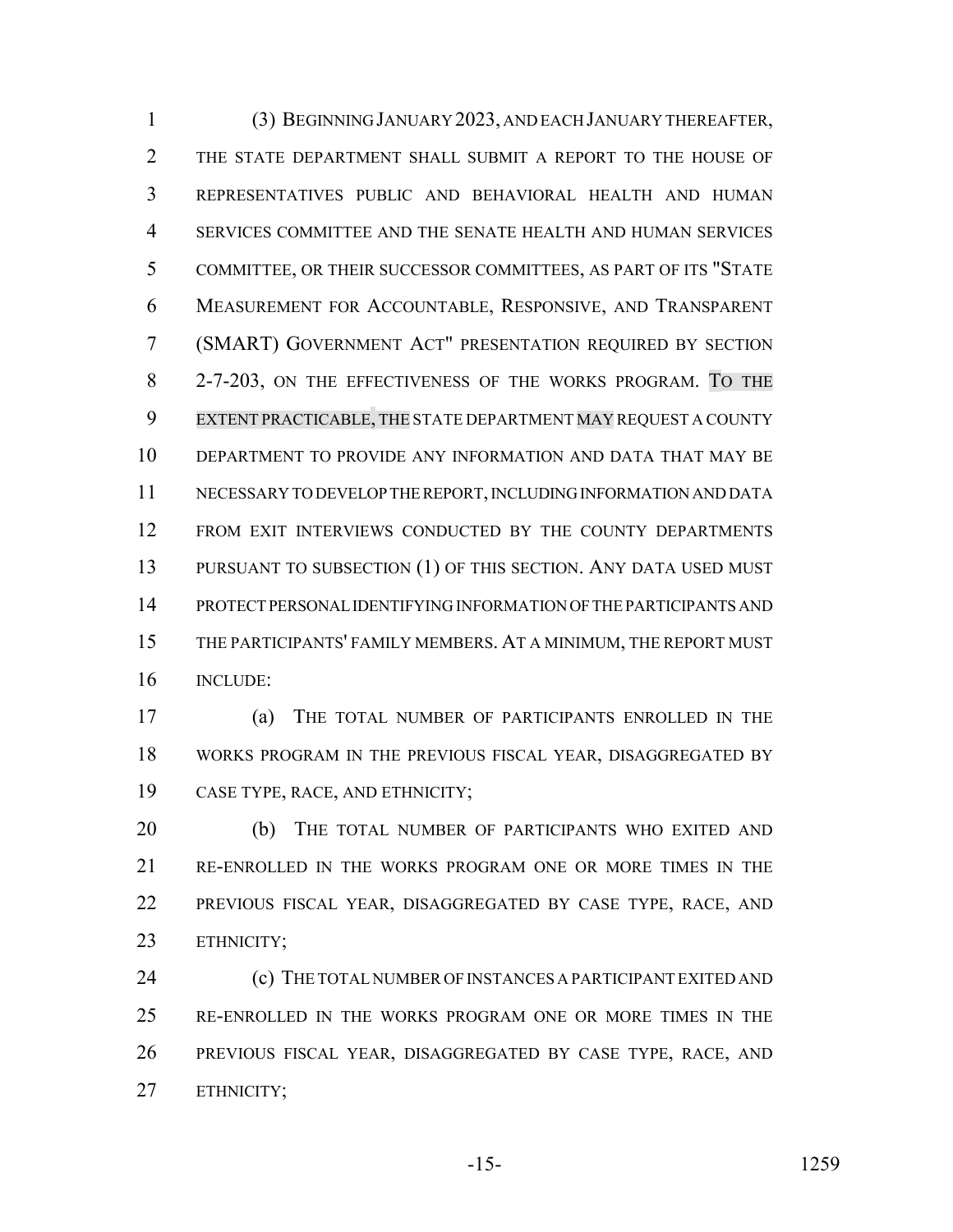(d) THE TOTAL NUMBER OF MONTHS EACH PARTICIPANT REMAINED ENROLLED IN THE WORKS PROGRAM IN THE PREVIOUS FISCAL YEAR, DISAGGREGATED BY CASE TYPE, RACE, AND ETHNICITY; AND

 (e) TO THE EXTENT PRACTICABLE, DATA GATHERED THROUGH SURVEYS AND EXIT INTERVIEWS WITH PARTICIPANTS IN THE WORKS PROGRAM REGARDING PARTICIPANTS' EXPERIENCE WITH THE PROGRAM, BELIEFS ABOUT THE GOALS OF THE PROGRAM, PERCEPTIONS OF HOW PARTICIPATION IN THE PROGRAM CONTRIBUTED TO THE FAMILY GOALS, REASONS FOR LEAVING THE PROGRAM, AND CURRENT EMPLOYMENT STATUS AND WAGE RATE.

 (4) THE STATE DEPARTMENT MAY REVIEW AND CONSIDER INFORMATION TECHNOLOGY SOLUTIONS FOR THE IMPLEMENTATION OF 13 THIS SECTION.

 **SECTION 8.** In Colorado Revised Statutes, 26-2-711, **amend** 15 (1)(a) introductory portion, (1)(a)(II), and (1)(a)(III) as follows:

 **26-2-711. Works program - sanctions against participants - rules.** (1) (a) The state board shall promulgate rules for the imposition of sanctions affecting the basic cash assistance grant as described in section 26-2-709 (1). The rules shall MUST require:

20 (II) A percentage reduction in the basic CASH assistance grant 21 upon the first imposition of a sanction affecting such A basic CASH 22 assistance grant, with the percentage AMOUNT to be specified in the rules 23 but not less than twenty-five percent TO EXCEED ONE DOLLAR;

 (III) Specific reductions in the basic CASH assistance grant for second and subsequent sanctions affecting the basic CASH assistance grant;

**SECTION 9.** In Colorado Revised Statutes, 26-2-720.5, **amend**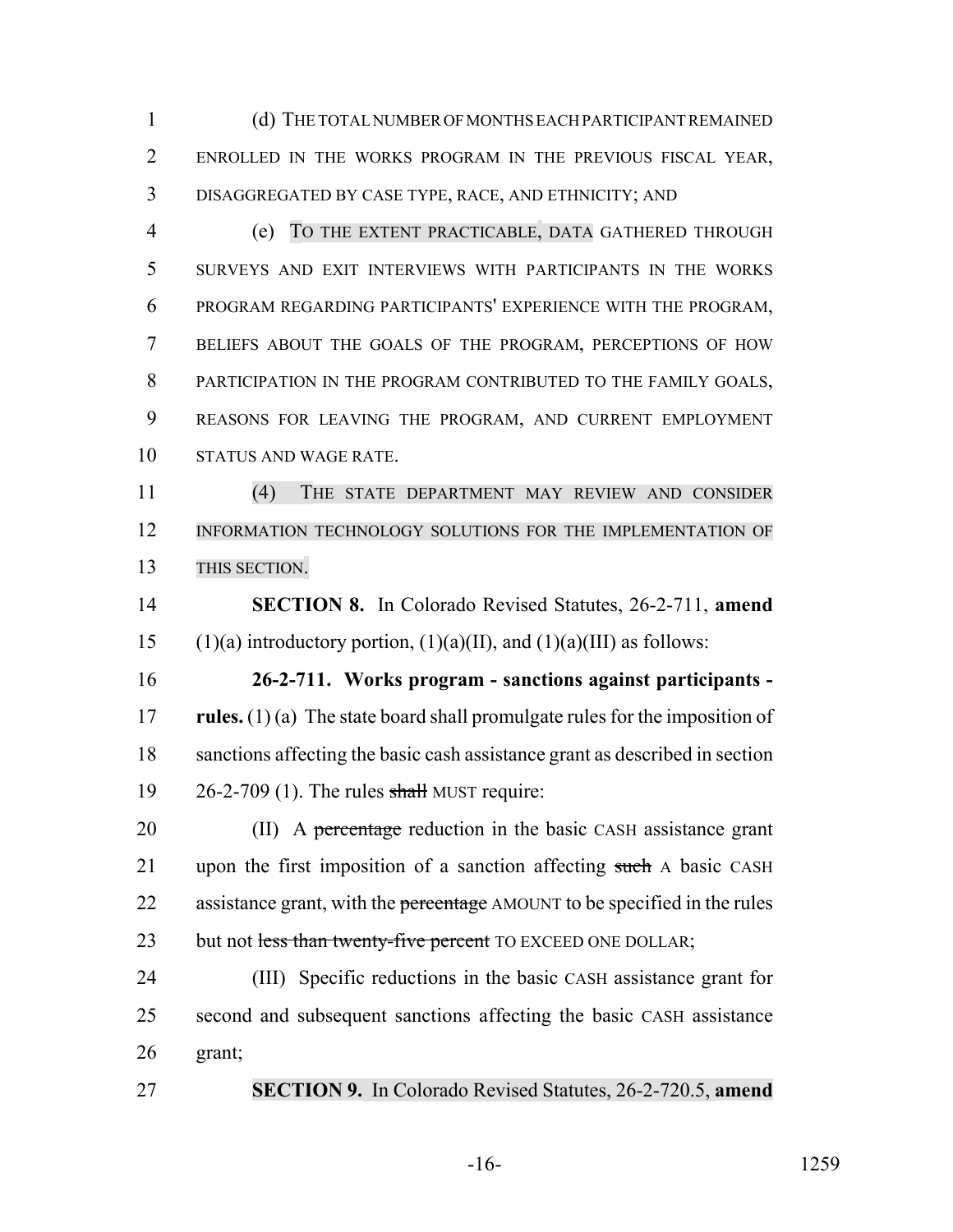(3) as follows:

 **26-2-720.5. County block grant support fund - created.** (3) (a) A county that meets the criteria established by the state 4 department and the works allocation committee pursuant to subsection (2) 5 of this section may request moneys MONEY from the county block grant support fund. Priority shall be given to any county that exhausts all moneys MONEY available in the county's block grant for the Colorado works program for that fiscal year.

 (b) A COUNTY THAT IS PROJECTED TO EXHAUST ALL MONEY AVAILABLE IN THE COUNTY'S TANF RESERVE AND FACES A LOCAL OR STATEWIDE NATURAL DISASTER OR OTHER EMERGENCY MAY REQUEST 12 MONEY FROM THE COUNTY BLOCK GRANT SUPPORT FUND. THE STATE DEPARTMENT, WITH INPUT FROM THE WORKS ALLOCATION COMMITTEE, SHALLDEVELOP CRITERIA AND PROCEDURES TO INCLUDE USE OF THE FUND 15 IN CIRCUMSTANCES OF A NATURAL DISASTER OR OTHER EMERGENCY.

 **SECTION 10.** In Colorado Revised Statutes, **add** 26-2-725 as follows:

 **26-2-725. Outreach and engagement plan - family voice participation.** (1) NO LATER THAN SEPTEMBER 30, 2022, THE STATE DEPARTMENT SHALL DEVELOP AN OUTREACH AND ENGAGEMENT PLAN TO PROMOTE ACCESS TO THE COLORADO WORKS PROGRAM FOR ELIGIBLE 22 PERSONS.

23 (2) THE STATE DEPARTMENT SHALL PARTNER WITH COUNTIES AND NONPROFIT ORGANIZATIONS WHEN DEVELOPING AND IMPLEMENTING THE OUTREACH AND ENGAGEMENT PLAN AND SHALL INCORPORATE FEEDBACK FROM CURRENT AND FORMER PARTICIPANTS TO ENSURE PARTICIPANTS ARE 27 INFLUENTIAL STAKEHOLDERS IN THE PROCESS.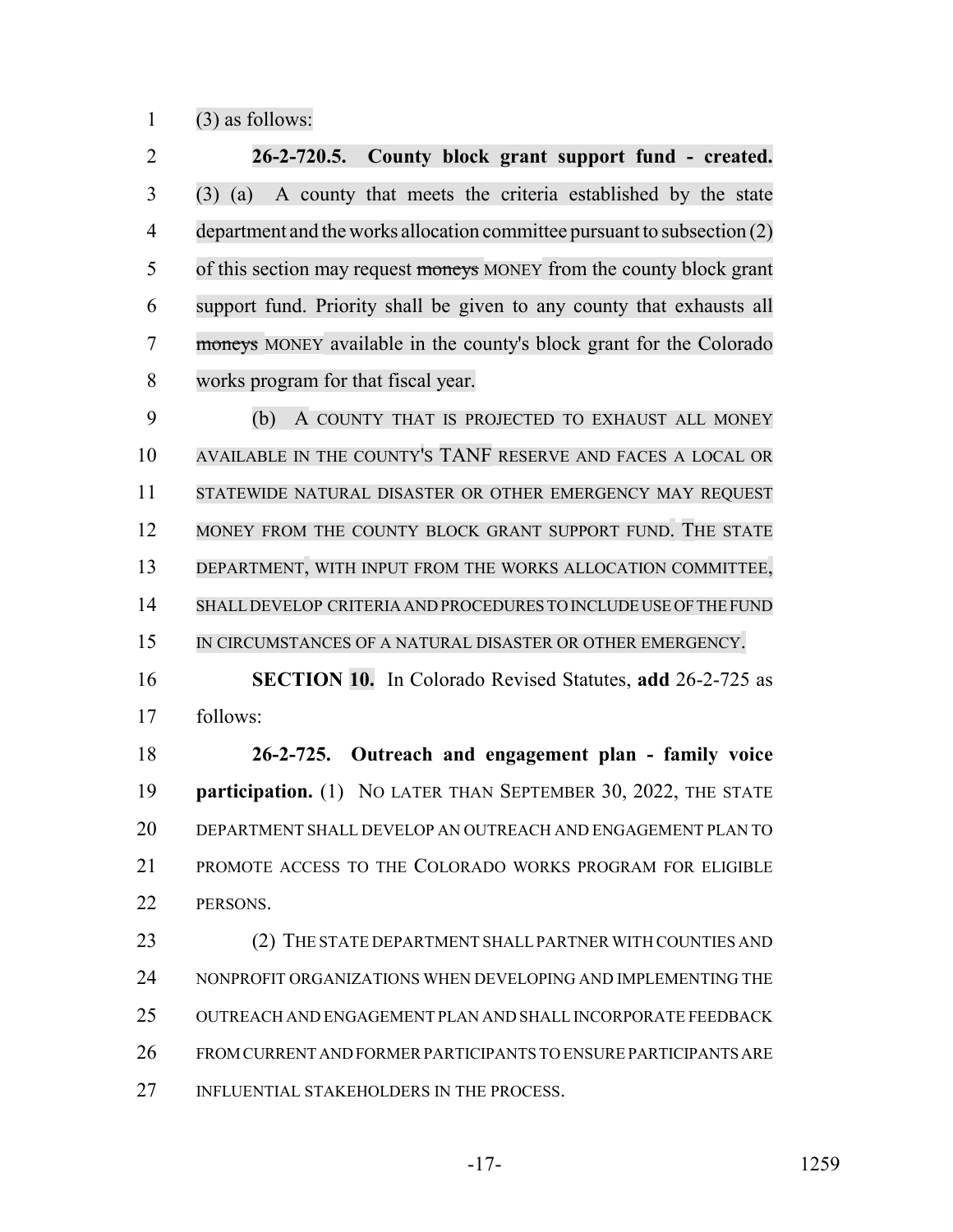(3) AT A MINIMUM, THE OUTREACH AND ENGAGEMENT PLAN MUST 2 INCLUDE SPECIFIC STRATEGIES FOR:

 (a) OUTREACH TO MONOLINGUAL, NON-ENGLISH SPEAKING COMMUNITIES AND FAMILIES, INCLUDING A LINGUISTICALLY DIVERSE WEBSITE AND TRANSLATION OF OTHER MATERIALS THAT INCLUDE INFORMATION ABOUT THE WORKS PROGRAM IN THE SEVEN MOST COMMON LANGUAGES SPOKEN IN EACH COUNTY OF THE STATE;

(b) DEVELOPING CULTURALLY APPROPRIATE MESSAGING;

 (c) SHARING INFORMATION ABOUT THE SERVICES AND SUPPORTS AVAILABLE AND PARTICIPANTS' RIGHTS AND RESPONSIBILITIES UNDER THE WORKS PROGRAM;

13 (d) HOW TO APPEAL IF REDETERMINATION IS DENIED;

 (e) CONFIDENTIALITY PROTECTIONS FOR APPLICANTS AND PARTICIPANTS; AND

16 (f) OUTREACH THROUGH A VARIETY OF SETTINGS, INCLUDING BUT NOT LIMITED TO SOCIAL MEDIA, SCHOOLS, CHILD CARE CENTERS, FOOD BANKS, LIBRARIES, FEDERALLY QUALIFIED HEALTH CENTERS, HOME VISITING PROGRAMS, MOBILE HOME PARKS, HEAD START AND EARLY HEAD START CENTERS, AND MOBILE SITES.

21 (4) THE STATE DEPARTMENT SHALL:

 (a) REQUIRE THAT COUNTY STAFF WORKING WITH APPLICANTS AND PARTICIPANTS RECEIVE COMPREHENSIVE TRAINING REGARDING THE WORKS PROGRAM. THE TRAINING MUST INCLUDE TRAUMA-INFORMED APPROACHES TO INTERACTING WITH PARTICIPANTS, CONSISTENCY IN COMMUNICATING INFORMATION ABOUT CHILD CARE ACCESS AND ASSISTANCE, THE ALIGNMENT OF A PARTICIPANT'S WORK REQUIREMENTS

-18- 1259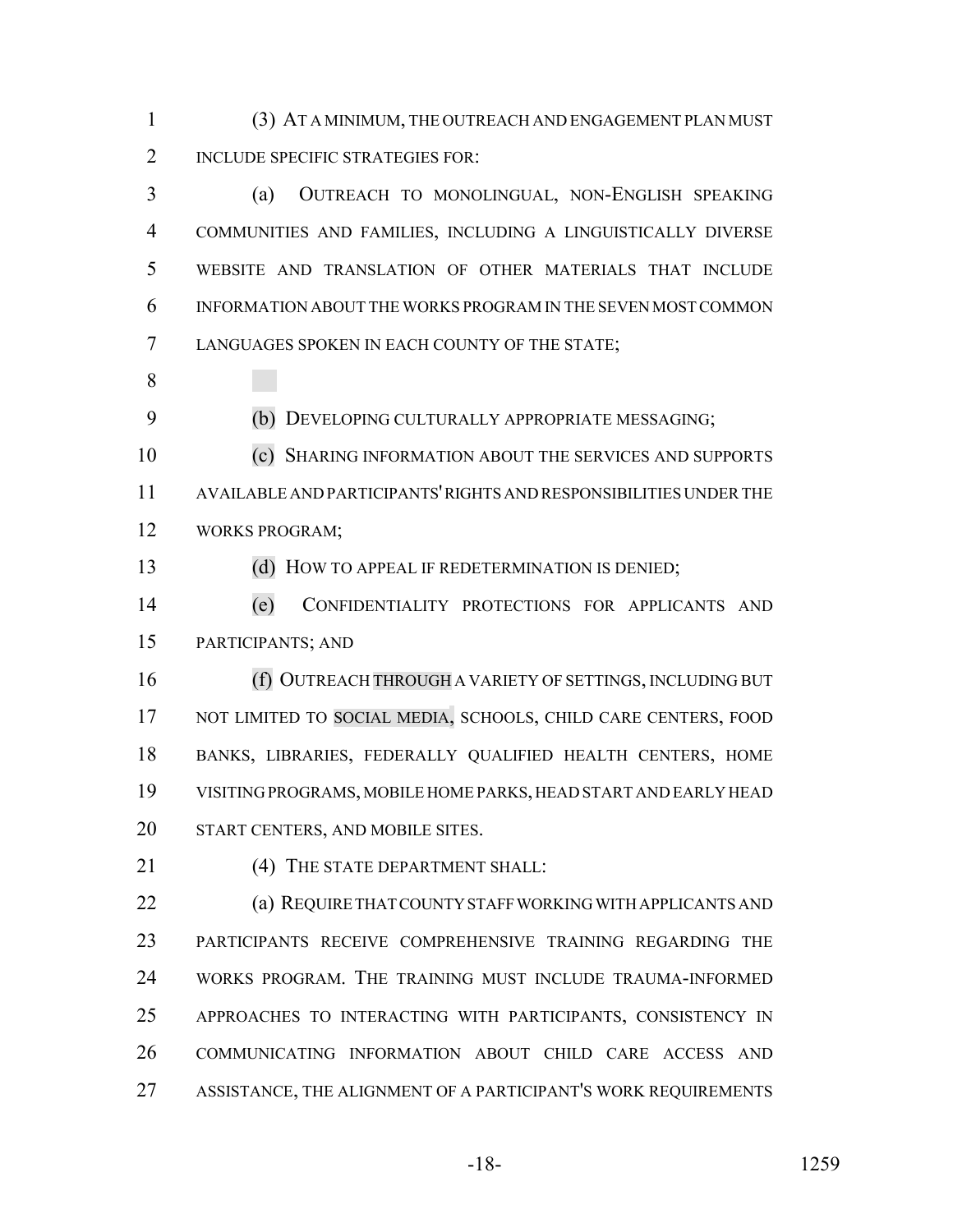WITH CHILD CARE ACCESS AND FAMILY MEDICAL NEEDS, THE FULL SCOPE OF OPTIONS FOR THE PARTICIPANT TO MEET WORK AND EDUCATION REQUIREMENTS IN ALIGNMENT WITH THE PARTICIPANT'S GOALS, AND THE AVAILABILITY OF SUPPORT SERVICES FOR FAMILIES.

 (b) DEVELOP TOOLKITS, MANUALS, AND OTHER MATERIALS FOR COUNTY STAFF, APPLICANTS, AND PARTICIPANTS THAT INCLUDE INFORMATION ABOUT CHILD CARE ACCESS AND ASSISTANCE, THE ALIGNMENT OF A PARTICIPANT'S WORK REQUIREMENTS WITH CHILD CARE ACCESS, THE FULL SCOPE OF OPTIONS FOR THE PARTICIPANT TO MEET WORK AND EDUCATION REQUIREMENTS IN ALIGNMENT WITH THE PARTICIPANT'S GOALS, AND THE AVAILABILITY OF SUPPORT SERVICES FOR FAMILIES;

 (c) PARTNER WITH COUNTIES, NONPROFIT ORGANIZATIONS, AND PARTICIPANTS TO DEVELOP CULTURALLY AND LINGUISTICALLY APPROPRIATE MESSAGING AND ENSURE THAT APPLICANTS AND PARTICIPANTS HAVE ACCESS TO SUFFICIENT SUPPORTS AND COMMUNICATION IN THE SEVEN MOST COMMON LANGUAGES SPOKEN IN EACH COUNTY OF THE STATE, OR, IN THE INSTANCE OF A MONOLINGUAL SPEAKER OF A LANGUAGE OTHER THAN THE SEVEN MOST COMMON LANGUAGES, USE BEST EFFORTS TO PROVIDE SUPPORTS AND 22 COMMUNICATION IN THE LANGUAGE SPOKEN BY THE INDIVIDUAL;

23 (d) ENSURE ADEQUATE AND MEANINGFUL REPRESENTATION BY, FEEDBACK FROM, OR ENGAGEMENT WITH CURRENT AND FORMER PARTICIPANTS WHEN MAKING DECISIONS AND RECOMMENDATIONS REGARDING THE WORKS PROGRAM, INCLUDING DURING ANY RULE-MAKING OR REGULATORY PROCESS AND OTHER POLICY CHANGES THAT IMPACT

-19- 1259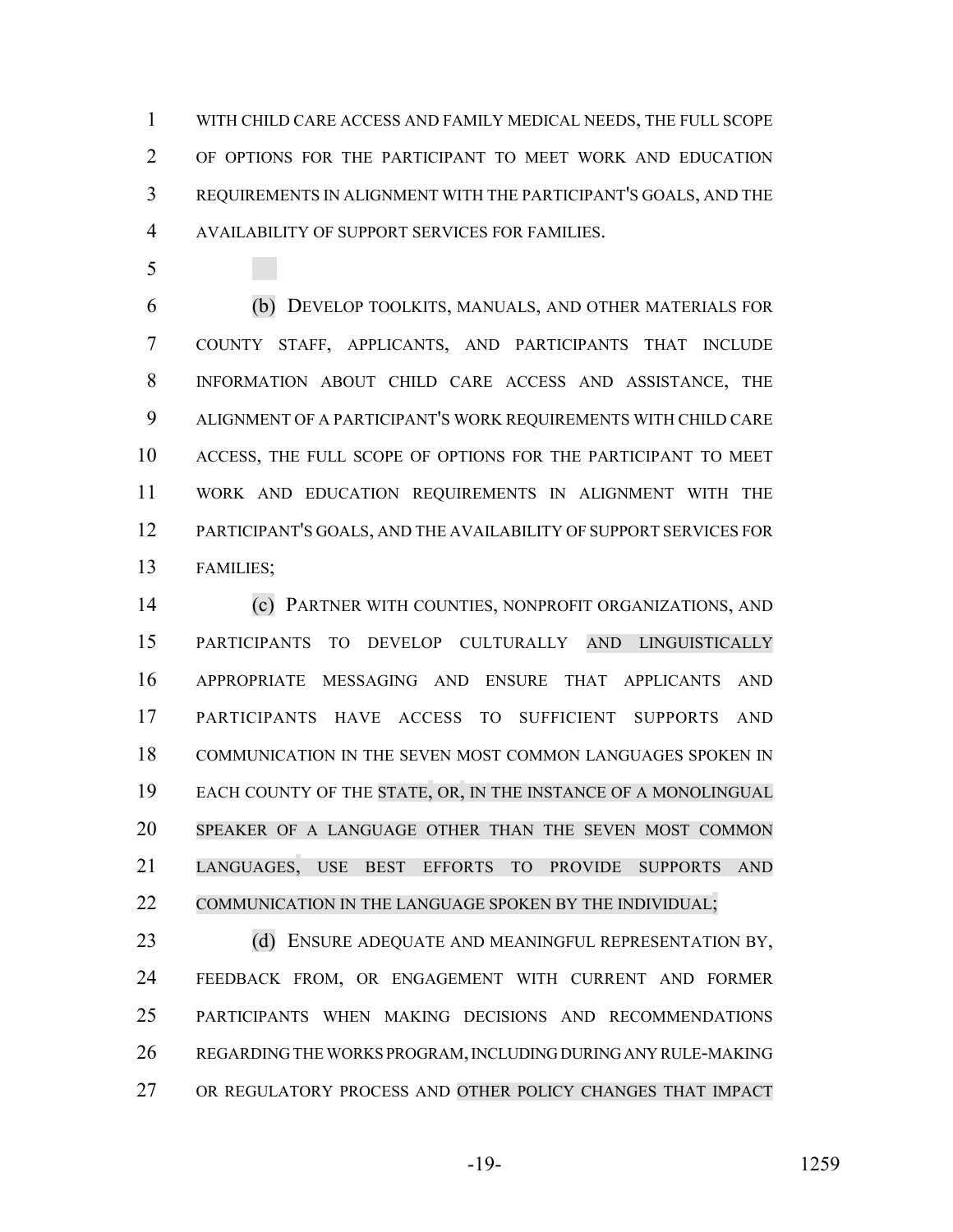RECIPIENTS. TO THE EXTENT POSSIBLE, THE STATE DEPARTMENT SHALL ENSURE THAT PARTICIPANTS INVOLVED PURSUANT TO THIS SUBSECTION (4)(d) ARE DIVERSE WITH REGARD TO RACE, ETHNICITY, AGE, ABILITY, SEXUAL ORIENTATION, GENDER IDENTITY, AND GEOGRAPHY AND THAT PARTICIPANT FEEDBACK HAS A GENUINE OPPORTUNITY TO INFLUENCE SUBSTANTIAL CHANGES TO THE WORKS PROGRAM. THE STATE DEPARTMENT MAY UTILIZE ANY ESTABLISHED COUNCILS AT THE STATE AND LOCAL LEVEL THAT HAVE CURRENT AND FORMER PARTICIPANTS REPRESENTED OR APPOINTED TO COMPLY WITH THE REQUIREMENTS OF THIS SUBSECTION (4)(d). TO THE EXTENT POSSIBLE, THE STATE DEPARTMENT SHALL CONSIDER REIMBURSING PARTICIPANTS INVOLVED 12 PURSUANT TO THIS SUBSECTION (4)(d) FOR TRAVEL EXPENSES AND ATTENDANT AND DEPENDENT CARE.

 (5) BEGINNING JANUARY 2023, AND EACH JANUARY THEREAFTER, THE STATE DEPARTMENT SHALL INCLUDE INFORMATION ON THE IMPLEMENTATION OF THE REQUIREMENTS IN THIS SECTION IN ITS REPORT TO THE HOUSE OF REPRESENTATIVES PUBLIC AND BEHAVIORAL HEALTH AND HUMAN SERVICESCOMMITTEE AND THE SENATE HEALTH AND HUMAN 19 SERVICES COMMITTEE, OR THEIR SUCCESSOR COMMITTEES, AS PART OF ITS "STATE MEASUREMENT FOR ACCOUNTABLE, RESPONSIVE, AND TRANSPARENT (SMART) GOVERNMENT ACT" PRESENTATION REQUIRED BY SECTION 2-7-203. (6) THE STATE DEPARTMENT MAY REVIEW AND CONSIDER

 INFORMATION TECHNOLOGY SOLUTIONS FOR THE IMPLEMENTATION OF THIS SECTION.".

 **SECTION 11. Appropriation.** For the 2022-23 state fiscal year, 27 \$7,000,000 is appropriated to the department of human services for use